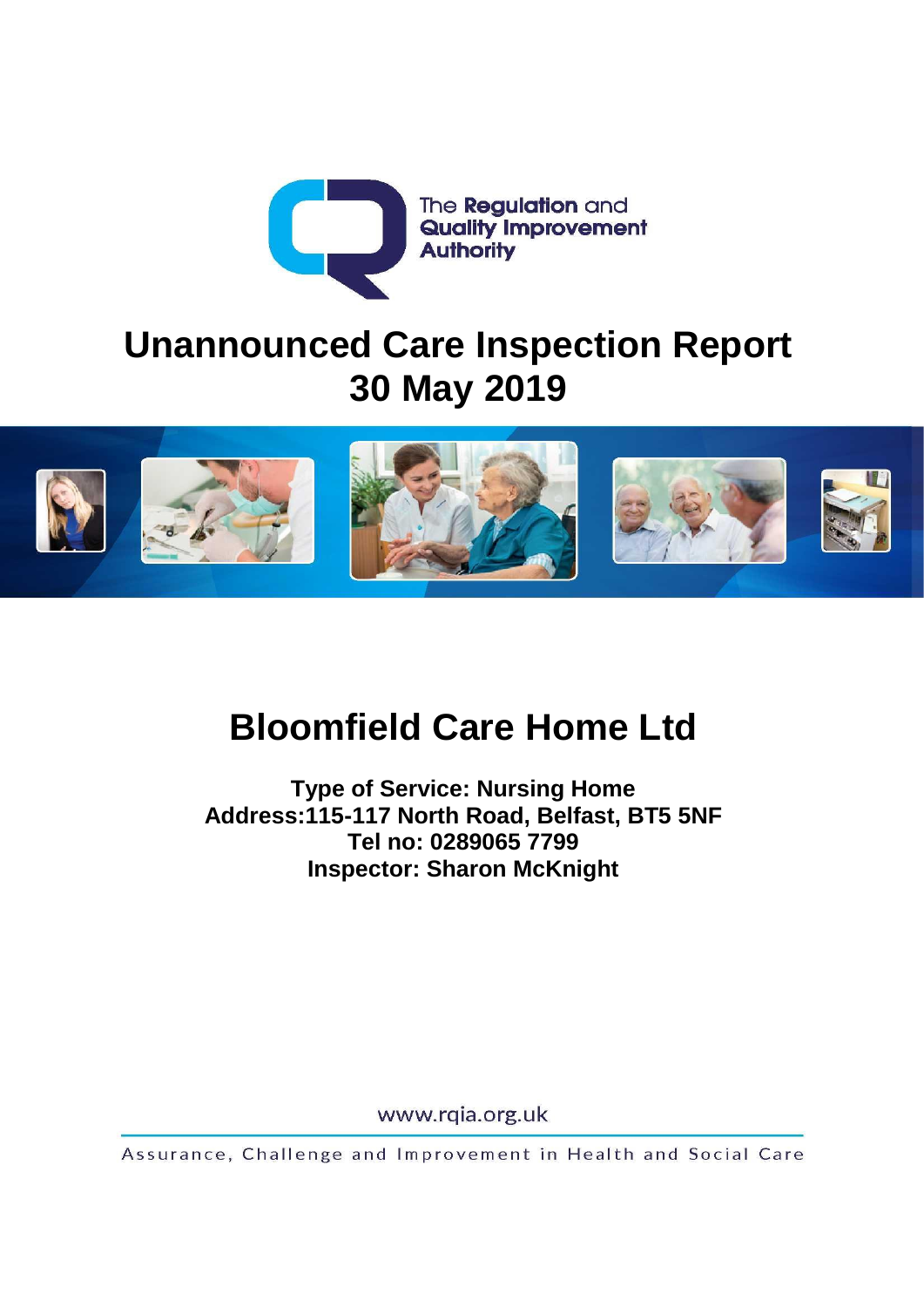It should be noted that this inspection report should not be regarded as a comprehensive review of all strengths and areas for improvement that exist in the service. The findings reported on are those which came to the attention of RQIA during the course of this inspection. The findings contained within this report do not exempt the servicefrom their responsibility for maintaining compliance with legislation, standards and best practice.

This inspection was underpinned by The Health and Personal Social Services (Quality, Improvement and Regulation) (Northern Ireland) Order 2003, The Nursing Homes Regulations (Northern Ireland) 2005 and the DHSSPS Care Standards for Nursing Homes 2015.

#### **1.0 What we look for**



#### **2.0 Profile of service**

This is a registered nursing home which provides care for up to 36 patients living with dementia.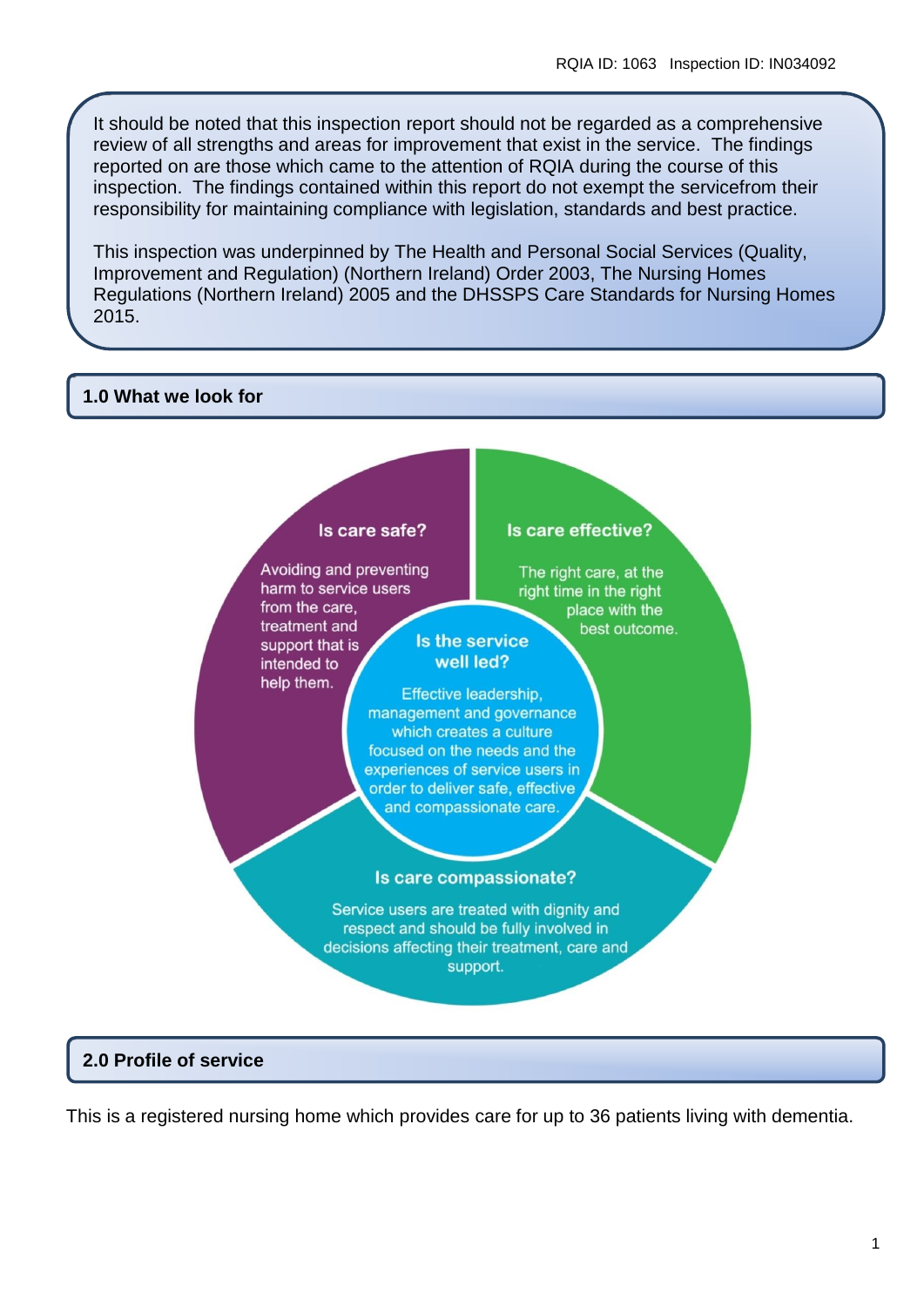#### **3.0 Service details**

| <b>Organisation/Registered Provider:</b>                    | <b>Registered Manager and date registered:</b> |
|-------------------------------------------------------------|------------------------------------------------|
| <b>Bloomfield Care Homes Limited</b>                        | <b>Jincy Mathew</b>                            |
| <b>Responsible Individual:</b><br><b>Desmond McLaughlin</b> | 14 March 2016                                  |
| Person in charge at the time of inspection:                 | <b>Number of registered places:</b>            |
| <b>Jincy Mathew</b>                                         | 36                                             |
| <b>Categories of care:</b>                                  | Number of patients accommodated in the         |
| Nursing Home (NH)                                           | nursing home on the day of this inspection:    |
| DE - Dementia.                                              | 36                                             |

#### **4.0 Inspection summary**

An unannounced inspection took place on 30 May 2019 from 09:30 to 16:45. This inspection was undertaken by a care inspector.

The inspection assessed progress withareas for improvement identifiedin the homesince the last care and financeinspections and to determine if the homewas delivering safe, effective and compassionate care and if the service was well led.

Evidence of good practice was found in relation to the provision and training of staff, staffs attentiveness to patients and patient safety. The environment was supportive of people with dementia without detracting from the homely atmosphere.

There were examples of good practice found throughout the inspection in relation to staff support of those patients who required assistance to make a decision, wound care management and post falls management.

We observed that patients were offer choice with the daily routine and that the activities provided had a positive impact on patients.

There were well established management arrangements in place with systems to provide management with oversight of the services delivered.

Three areas requiring improvement were identified. The systems in place to confirm registration with the Nursing and Midwifery Council (NMC) and the Northern Ireland Social Care Council (NISCC) should be reviewed to ensure that are effective in confirming registration at the time of renewal.Staff should update the relevant mutli-disciplinary team with regard to the dressing regime for the identified patient. The process for assessing patients for bedrails requires further development and recording.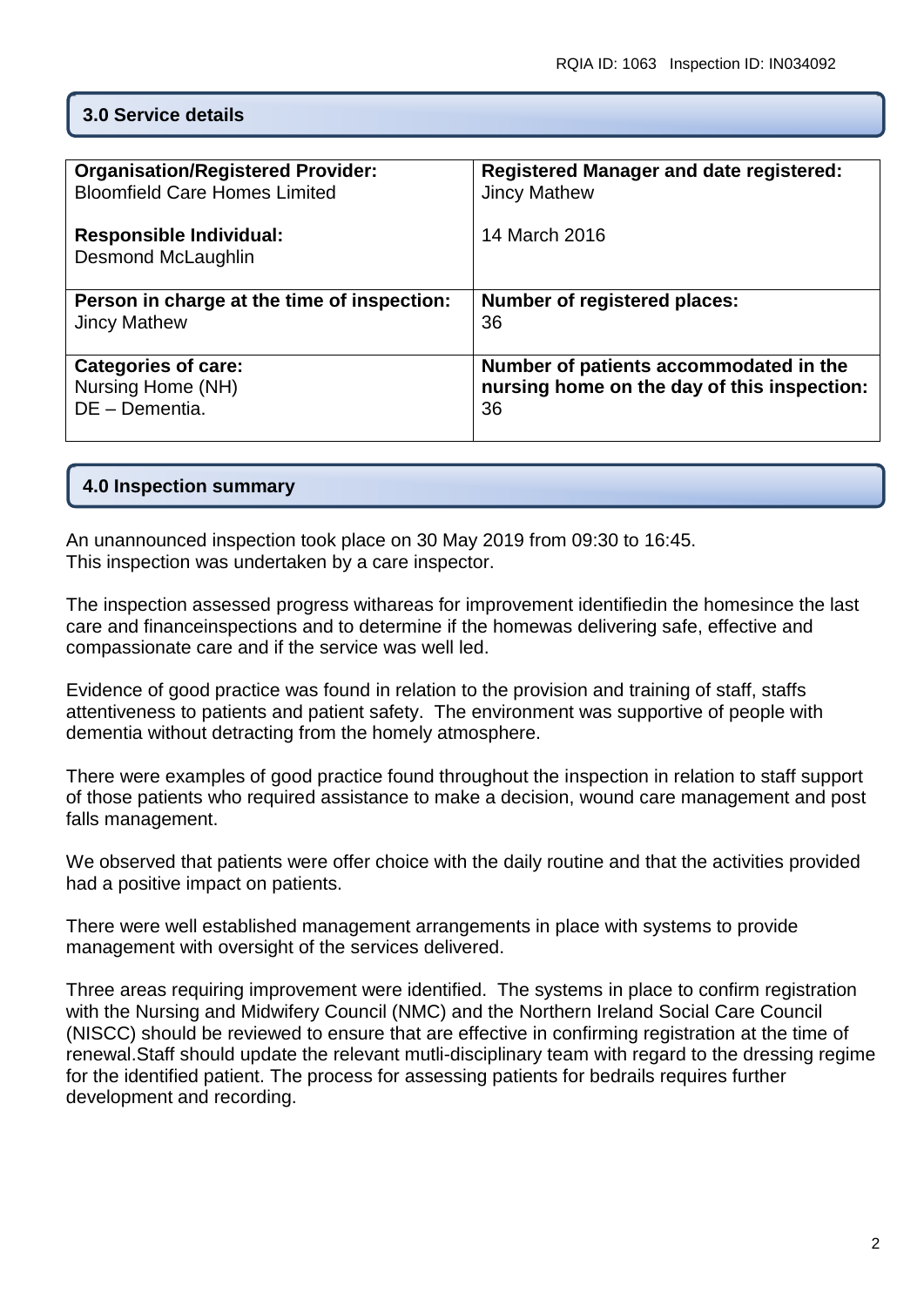Patients said that they were generally happy living in the home. Patients who could not verbalise their feelings in respect of their care were observed to be relaxed and comfortable in their surroundings and in their interactions with staff.

Comments received from patients, people who visit them and staff during and after the inspection, are included in the main body of this report.

The findings of this report will provide the homewith the necessary information to assist them to fulfil their responsibilities, enhance practice and patients' experience.

## **4.1Inspection outcome**

|                                       | <b>Requlations</b> | <b>Standards</b> |
|---------------------------------------|--------------------|------------------|
| Total number of areas for improvement |                    |                  |

\*The total number of areas for improvement include one which has been stated for a second time.

Details of the Quality Improvement Plan (QIP) were discussed with Jincy Mathew, registered manager, as part of the inspection process. The timescales for completion commence from the date of inspection.

Enforcementaction did not result from the findings of this inspection.

#### **4.2Action/enforcementtaken following the most recent inspection dated 25 January 2019.**

The most recent inspection of the home was an unannounced finance inspection undertaken on 25 January 2019. Other than those actions detailed in the QIP no further actions were required to be taken. Enforcement action did not result from the findings of this inspection.

#### **5.0 How we inspect**

To prepare for this inspection we reviewed information held by RQIA about this home. This included the previous inspection findingsincludingfinance issues,registration information, and any other written or verbal information received.

During our inspection we:

- where possible, speak with patients, people who visit them and visiting healthcare professionals about their experience of the home
- talk with staff and management about how they plan, deliver and monitor the care and support provided in the home
- observe practice and daily life
- review documents to confirm that appropriate records are kept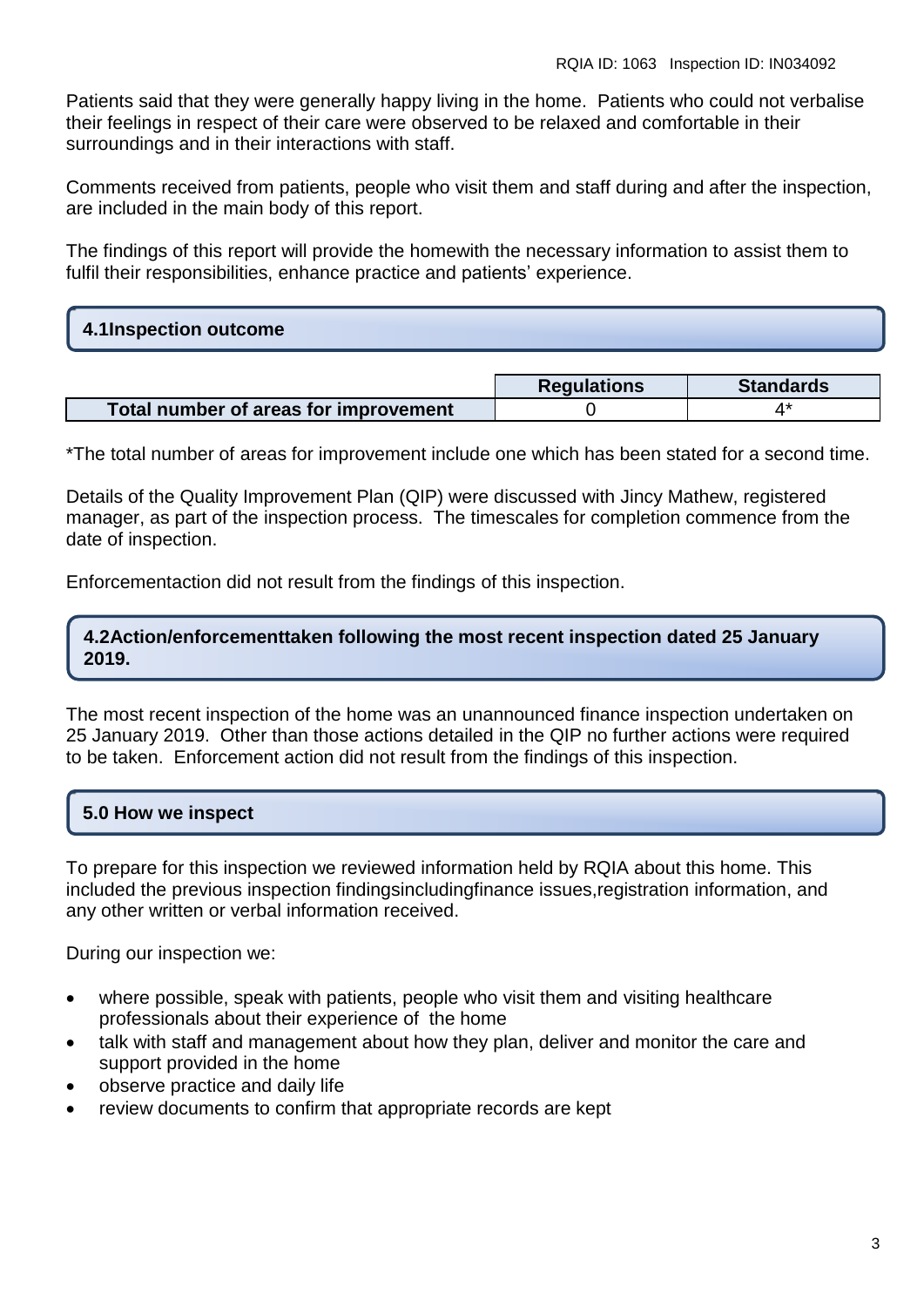Questionnaires and 'Have We Missed You' cards were provided to give patients and those who visit them the opportunity to contact us after the inspection with views of the home. A poster was provided for staff detailing how they could complete an electronic questionnaire.

The following records were examined during the inspection:

- duty rota for all staff for week 27 May 2019
- records confirming registration of staff with the Nursing and Midwifery Council (NMC) and the Northern Ireland Social Care Council (NISCC)
- staff training records
- incident and accident records
- two staff recruitment and induction files
- three patient care records
- two patient care charts including food and fluid intake charts and reposition charts
- a sample of governance audits/records
- complaints record
- compliments received
- a sample of reports of the monthly monitoring visits
- RQIA registration certificate.

Areas for improvement identified at the last inspection were reviewed and assessment of compliance recorded as either met, partially met, or not met.

The findings of the inspection were provided to the person in charge at the conclusion of theinspection.

#### **6.0 The inspection**

#### **6.1 Review of outstanding areas for improvement from previous inspections**

Areas of improvement identified at previous care inspection have been reviewed. Of the total number of areas for improvement three were met and one was partially met and has been included in the QIP at the back of this report.

Areas of improvement identified at previous finance inspection have been reviewed. All of the areas for improvement were met.

Areas of improvement identified at previous estates inspection have been reviewed. All of the areas for improvement were met.

There were no areas for improvement identified as a result of the last medicines management inspection.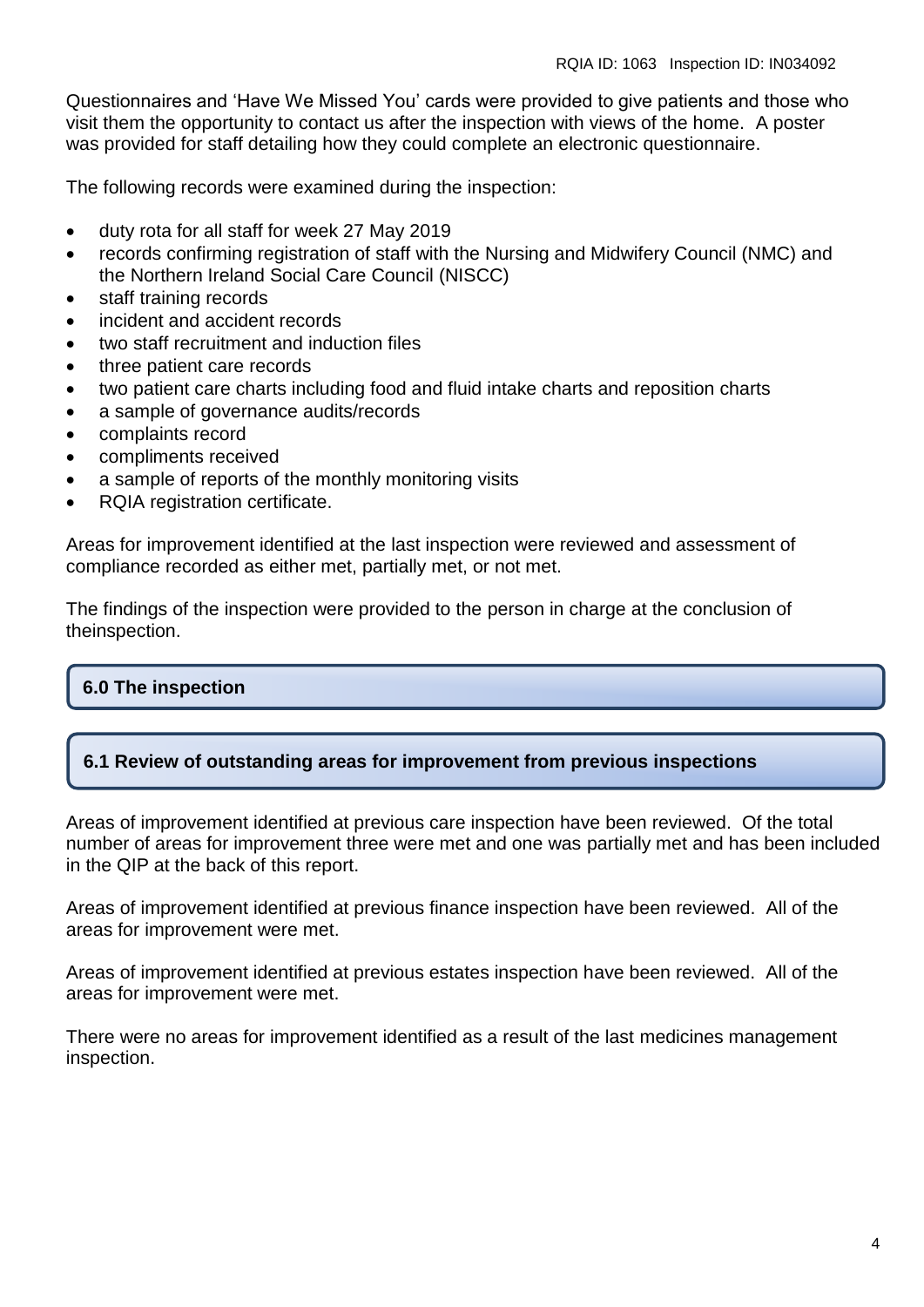#### **6.2 Inspection findings**

#### **6.3 Is care safe?**

**Avoiding and preventing harm to patients and clients from the care, treatment and support that is intended to help them.**

We asked visitors and staff about staffing levels.We spoke with the relatives of two patients who told us they were happy with how staff supported their loved ones with personal care and with their appearance. They were confident that staff responded to changes in their relatives' condition and that timely advice/attention was sought for medical issues.

Staff spoken with told us that there were sufficient staff to meet the physical, emotional and social needs of the patients.

A system was in place to identify appropriate staffing levels to meet the patient's needs. A review of the staff rotas for the period 27 May to 2 June 2019 confirmed that the staffing numbers identified were provided. There were sufficient staff available to ensure that catering and housekeeping duties were undertaken. An activity co-ordinator was employed to plan and deliver a range of social activities; they were supported by the wider staff team on the delivery of activities.

We provided questionnaires in an attempt to gain the views of relatives, patients and staff who were not available during the inspection. Unfortunately there were no responses received.

We discussed how staff were recruited and reviewed the recruitment records. The records confirmed that the appropriately checks had been completed with applicants to ensure they were suitable to work with older people. Newly appointed staff completed a structured induction to enable them to get to know the patients, working practices and the routine of the home.

The home provides training for staff via an eLearning programme and face to face training. Review of training records confirmed that staff had undertaken a range of training annually relevant to their roles and responsibilities.

We discussed how patients are protected from abuse. The safeguarding and protection of patients was included in the induction and annual training programme for staff. Staff spoken with were knowledgeable of the action to take, and who to inform, in the event of an allegation of abuse being made or witnessing any practice which they were concerned about.

Staff providing care in a nursing home are required to be registered with a regulatory body. For nurses this is the Nursing and Midwifery Council (NMC) and for care staff it is the Northern Ireland Social Care council (NISCC).The registered manager is responsible for ensuring all staff are registered appropriately. We observed that checks were being completed monthly and that all of the staff listed on the duty rota for the week of the inspection were appropriately registered. The records showed that one nurse's registration was due to be renewed at this end of May 2019; the date was prior to the next check being completed. Following discussion with the registered manager it was agreed that the systems in place would be reviewed to ensure that they are effective in confirming registration at the time of renewal. This was identified as an area for improvement.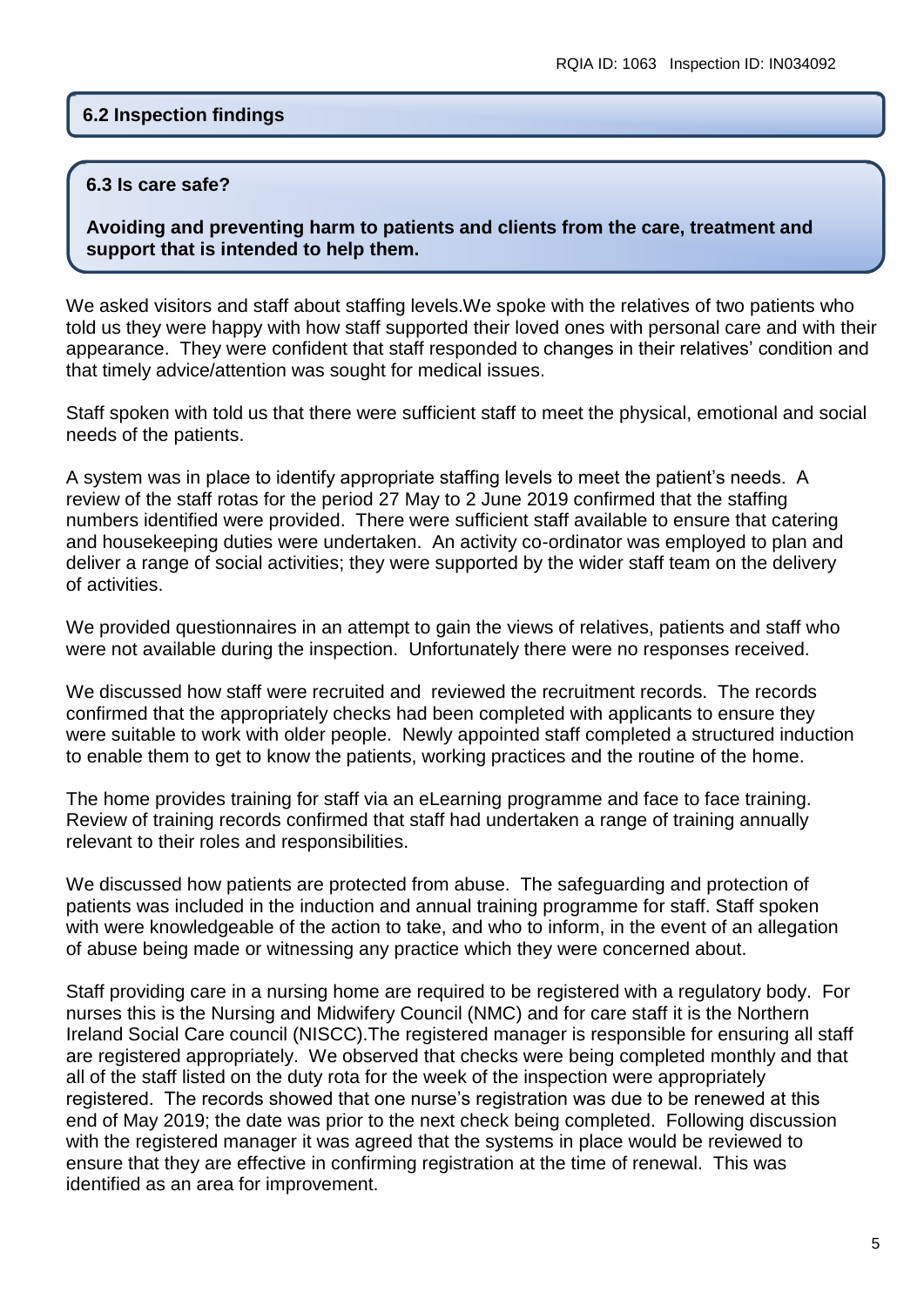Assessments to identify patients' needs were completed at the time of admission to the home and were reviewed regularly. Where a risk to a patient was identified, for example a risk of falls or poor nutrition, a plan of care to minimise each risk was put in place. We observed that some patients had bed rails or alarm mats in place; whilst this equipment had the potential to restrict patients' freedom we were satisfied that these practices were the least restrictive possible and used in the patient's best interest. Patients, were possible, their relatives and the healthcare professionals from the relevant health and social care trust were involved in the decision to use restrictive practice.

If a patient had an accident a report was completed at the time of the accident. We saw from the care records that the circumstances of each fall were reviewed at the time and the plan of care altered, if required. The registered manager reviewed the accidents in the home on a monthly basis to identify any trends and consider if any additional action could be taken to prevent, or minimise the risk of further falls. Patients' relatives, the registered manager and the appropriate health and social care trust were informed of all accidents. RQIA were also appropriately notified.

We reviewed practices to ensure they minimised the risk of the spread of infection. A sign was displayed on the front door of the home asking visitors to consider delaying their visit until another day if they had been in contact, or had symptoms of illnesses, such as vomiting and diarrhoea or colds and flus etc. Hand sanitising gel was available in the reception area as you entered the home and at a variety of locations in the home as an additional resource to support good hand hygiene. Hand washing facilities were available throughout the home and in each bedroom. Gloves and aprons were readily available and we noted that staff used these appropriately. Housekeeping and laundry staff had a range of appropriate colour coded equipment which was being used appropriately.

The environment in Bloomfield was fresh, bright and tastefully decorated to provide a homely and comfortable surroundings for the patients and those that visit them. There was an appropriate use of signage to help direct patients and visitors to facilities around the home. Patients' were encouraged to individualise their own bedroom with belongings that were meaningful to them; many had pictures, family photographs and ornaments brought in from home. These familiar objectives are very important as they can provide a sense of belonging and identity for people with dementia.

There were a choice of two sitting rooms available for patients to spend their day in; armchairs in the reception area provided a further option for patients. The majority of patients spent their day in the company of others in these communal areas. Patients also have access to an enclosed garden via the dining room on the ground floor. There was a variety of planters and seating provided in the garden.

We also saw that fire safety measures were in place to ensure patients, staff and visitors to the home were safe.The access to fire escapes was clear and fire doors in place were secured with magnetic hold open devices.

There were examples of good practice found throughout the inspection in relation to the provision and training of staff, staffs attentiveness to patients and patient safety. The environment was supportive of people with dementia without detracting from the homely atmosphere.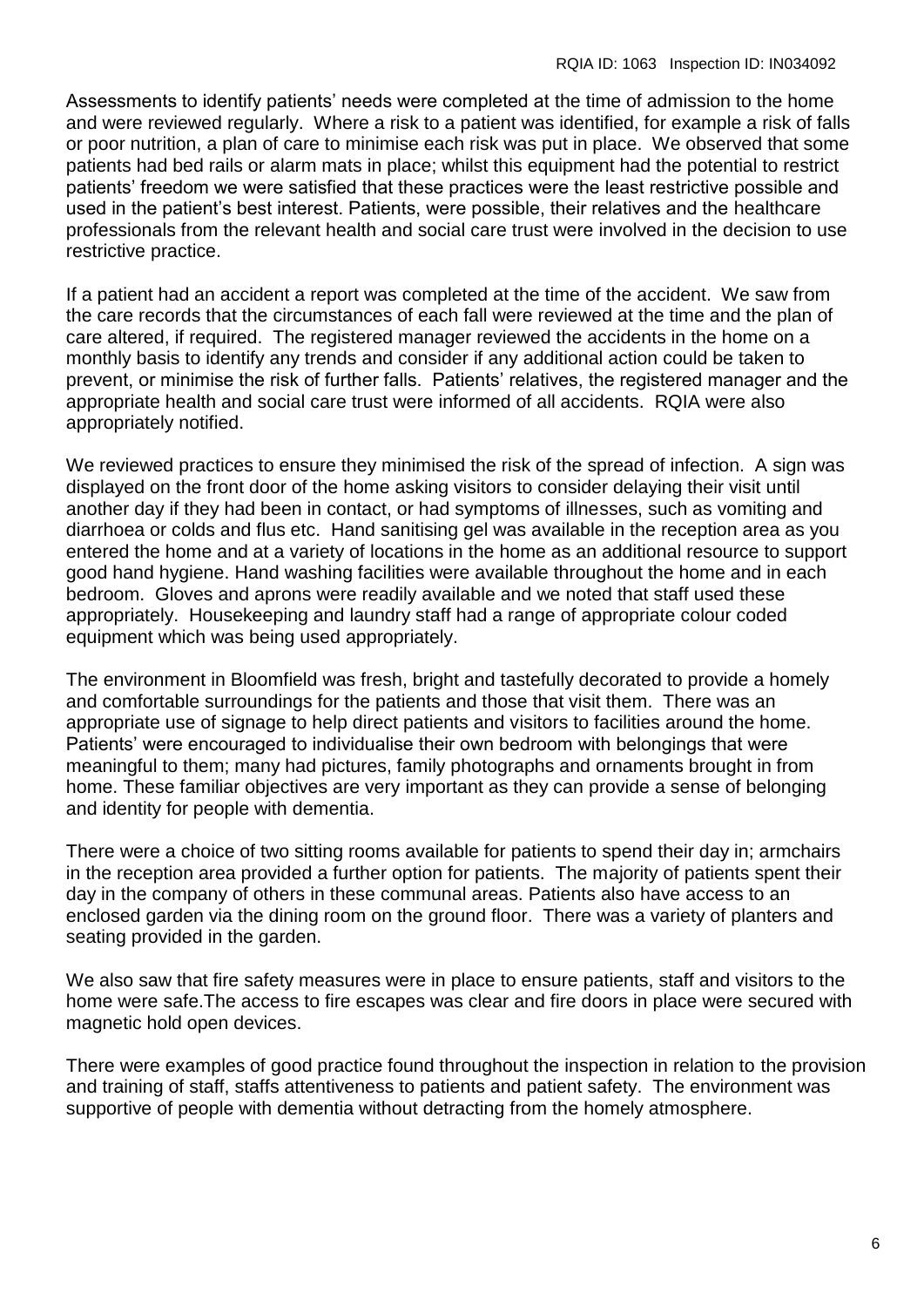#### **Areas for improvement**

The systems in place to confirm registration with the NMC and NISCC should be reviewed to ensure that are effective in confirming registration at the time of renewal.

|                                              | <b>Regulations</b> | <b>Standards</b> |
|----------------------------------------------|--------------------|------------------|
| <b>Total number of areas for improvement</b> |                    |                  |

#### **6.4 Is care effective?**

**The right care, at the right time in the right place with the best outcome.**

Staff told us that received a report on each patient at the start of each shift. Staff were well informed with regard to patients' needs and the level of assistance they required in daily life. They supported patients to make daily decisions and we observed that with patients who required support to make a decision staff used their knowledge of individual likes and dislikes to prompt decisions. Staff worked well as a team and reported that there were good relations between differing roles within the team.

As previously discussed a range of assessments, to identify each patient's needs, were completed on admission to the home. From these, care plans, which prescribed the care and interventions required to support the patient in meeting their daily needs were produced.

Other healthcare professionals, for example speech and language therapists (SALT), dieticians, physiotherapists and occupational therapists (OT) also completed assessments as required. The outcome of these assessments were available in the patient's notes.

Admissions to hospital can be an unsettling time for patients with dementia. The home work closely with Belfast Health and social care Trust acute care team who can provide care in the home and prevent admissions to hospitals for some patients.

We reviewed how patients' needs in relation to wound prevention and care, nutrition and falls were identified and cared for. Wound care documentation evidenced that the multidisciplinary team (MDT) had been involved in the patients' care and treatment and that any recommendations made by the MDT had been incorporated into the patients care plan. It is important that staff inform the relevant MDT if there are issues with adhering to prescribed regimes; this was identified as an area for improvement.

Arrangements were in place to identify patients who are unable to mobilise or move independently and are therefore at greater risk of skin breakdown. For those patients identified as at risk a care plan was in place and care delivered was recorded on repositioning charts. These charts evidenced that the patients were assisted by staff to change their position regularly.

Patients' nutritional needs were identified through assessment and care plans, detailing the support patients need to meet their nutritional needs, were in place. Patient's weights were kept under review and checked monthly to identify any patient who had lost weight. Records of what individual patients eat at each meal were completed.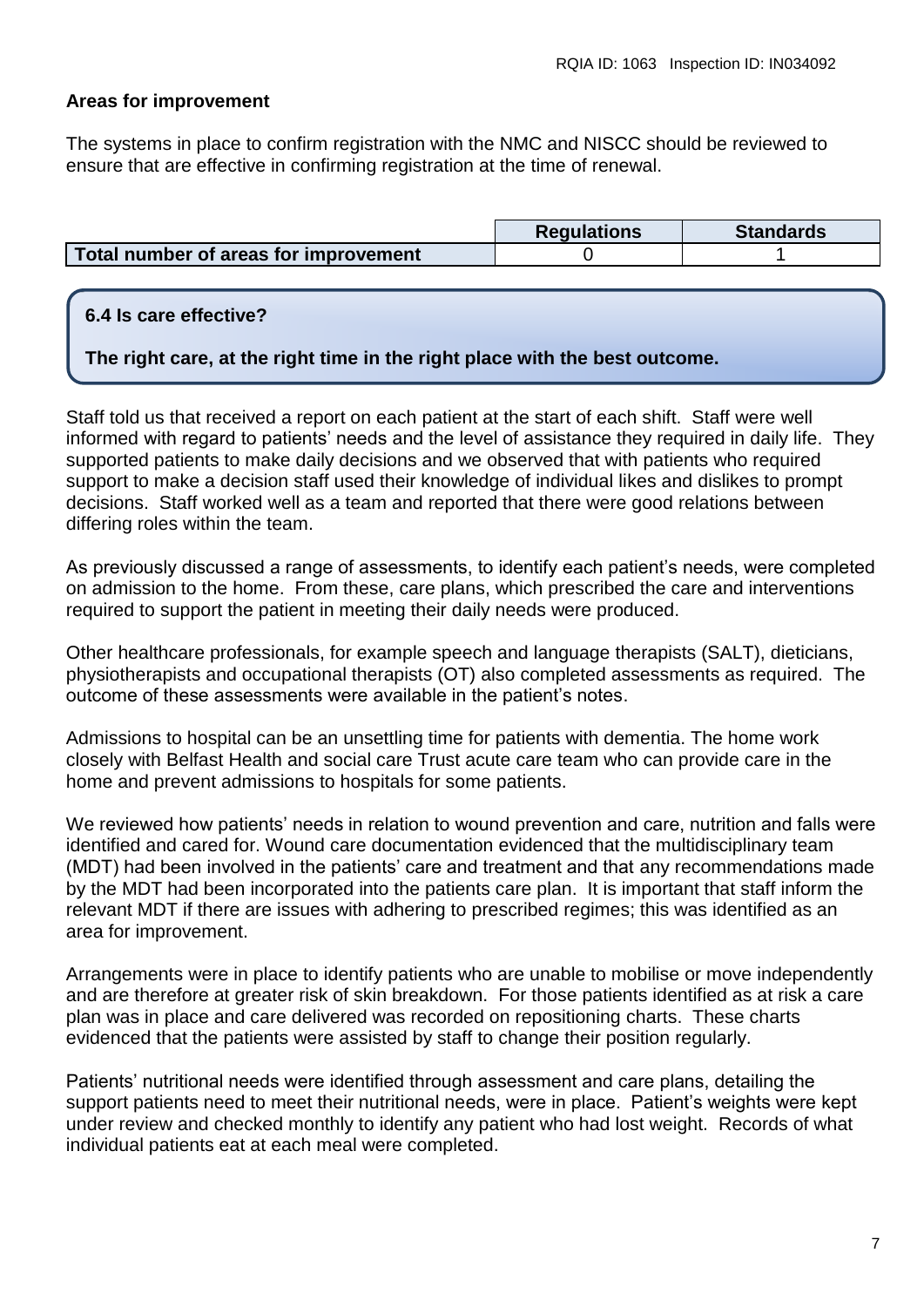Patients have a choice of going to the dining room for lunch or having their meal served to them in the lounge or bedroom. The food was transported from the kitchen in heated trollies and served by the kitchen staff. The chef explained that they plate the meals in response to individual likes, for example portion size, choice of vegetables. There was a calm atmosphere in the dining room with staff attending to patients' need promptly. A number of staff were allocated to deliver trays to the patients outside the dining room. Patients told us:

"The food is lovely."

"I m enjoying the sausages."

We reviewed the prevention and management of falls. Where a patient was identified as at risk of falling a care plan was drawn up to identify any preventative measures which may reduce the risk. Post fall reviews were completed within 24 hours of a reported fall. As previously discussed a number of patients had bedrails erected. A bedrail assessment was completed prior to the use of this equipment. Where the outcome of the assessment identified the possibility that bedrails may pose a hazard or recommended considering alternative measure there was no record of what alternatives were considered or of the rationale to proceed with using the bedrails. This was identified as an area for improvement.

#### **Areas of good practice**

There were examples of good practice found throughout the inspection in relation to staff support of those patients who required assistance to make a decision, wound care management and post falls management.

#### **Areas for improvement**

Staff should update the relevant MDT with regard to the dressing regime for the identified patient.

The process for assessing patients for bedrails requires further development and recording.

|                                       | <b>Requlations</b> | <b>Standards</b> |
|---------------------------------------|--------------------|------------------|
| Total number of areas for improvement |                    |                  |

#### **6.5 Is care compassionate?**

**Patients and clients are treated with dignity and respect and should be fully involved in decisions affecting their treatment, care and support.**

We arrived in the home at 09:30 and were met immediately by staff who offered us assistance. Patients were present in the lounges or finishing their breakfast in the dining rooms, as was their personal preference. Some patients remained in bed, again in keeping with personal preference.The atmosphere in the home was calm and quiet. Due to the unpredictability of patient need staff were very aware of the need for a flexible routine. Staff displayed a great understanding of each patient's needs; they aware of potential clashes of personalities between the patients and the need to provide discreet diversions on occasions.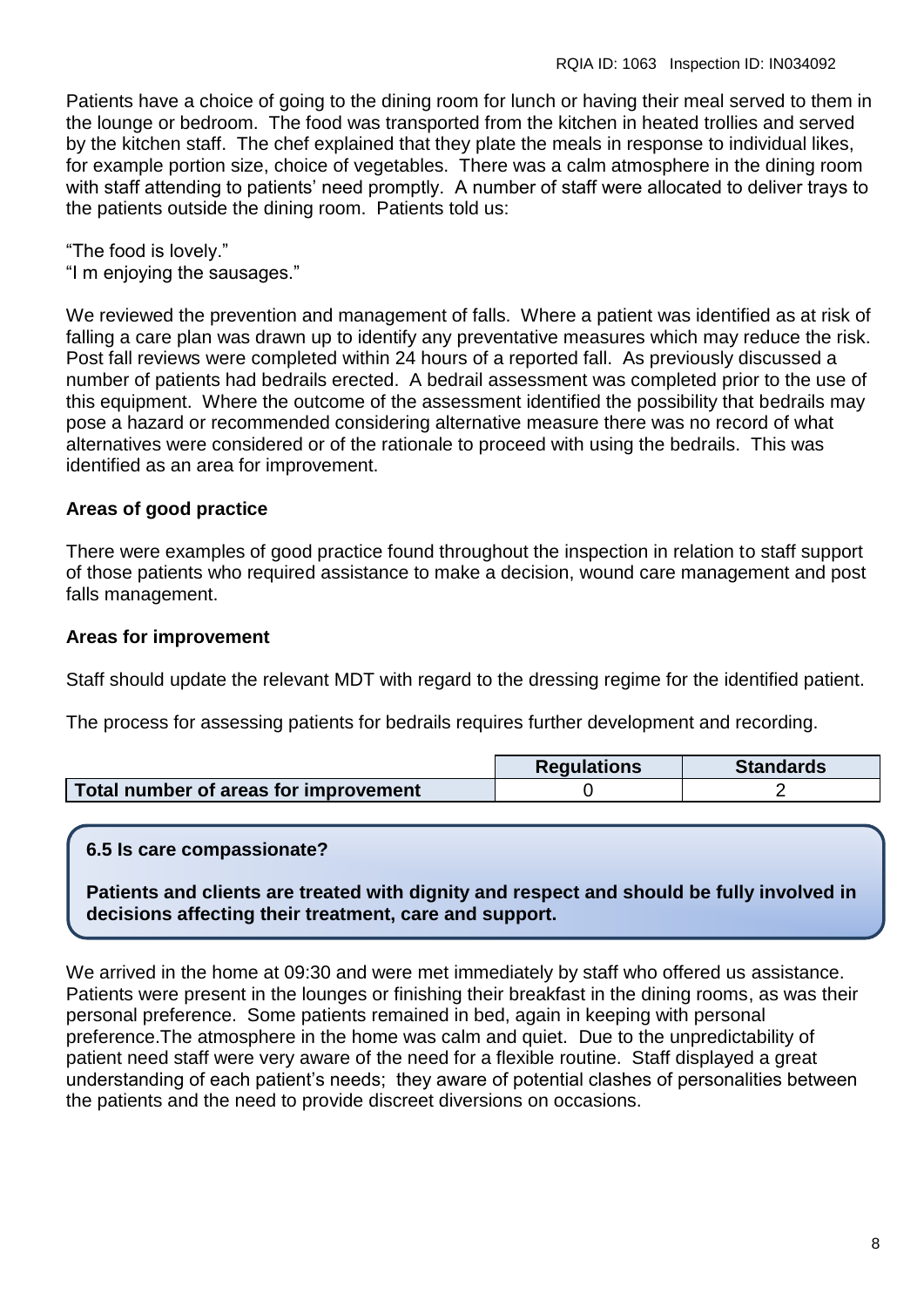We spent time with the patients in the lounges throughout the morning. Patients told us the following:

"We all like it here." "I'm not here long it seems a fine place." "I'm waiting for a cup of tea." "I'm comfortable."

We spoke with the relatives of two patients who was very happy with the way their relatives were being looked after. They told us:

"The manager is always around, a pleasure to speak to." "The staff are fantastic." "She is very well looked after." "Never any smells" "My … is in a much better place since she moved here."

As previously discussed we provided questionnaires in an attempt to gain the views of relatives, patients and staff who were not available during the inspection; unfortunately there were no responses received.

The home has received numerous compliments, mainly in the form of thank you cards. The most recent cards were displayed throughout the home for patients and visitors to see. These are some of the comments included:

"…came into your care in August 2017….over that time you have become our extended family and what a wonderful job you do." (April 2019) "Very many thanks to Mr McL, yourself (manager) and the staff for the kindness and excellent care shown to ….during his stay." (March 2019)

Questionnaires are issued annual to relatives in an attempt to gain their opinion on behalf of their loved one; these were recently issued on 17 May 2019. Relatives are asked to give their opinions on a variety of areas including staffing and how quickly staff respond to them, the availability of the manager, complaint satisfaction, activities, meals and the environment. A report of the responses will be completed and shared with the patients and relatives in due course.

There is a varied range of activities provided within the home. We spoke at length with the activity co-ordinator who explained that following the previous inspection they had reviewed how activities were delivered and what best suited the patients. They had also attended some dementia specific training which they felt had greatly increased their understating of dementia. They were knowledgeable of the need for age-appropriate activities and of considering the complexity/difficulty to ensure that the majority of patients could participate at some level. Activities, such as crafts, baking, music, quizzes and film afternoons were part of the weekly programme. Some of the crafts the patients had recently created were displayed in their bedrooms. Crafts were completed in both a group setting and on a one to one basis if required. The activity co-ordinator explained that some patients are reluctant to join in with others. They explained that rummage boxes and reminiscence boxes are used successfully on an individual basis to engage with these patients. The activity co-ordinator explained of the need to be mindful of the length of activities as patients sometimes lost interest if the event lasted too long. Staff and relatives commented positively on the enjoyment and benefits for patients from the range of activities provided.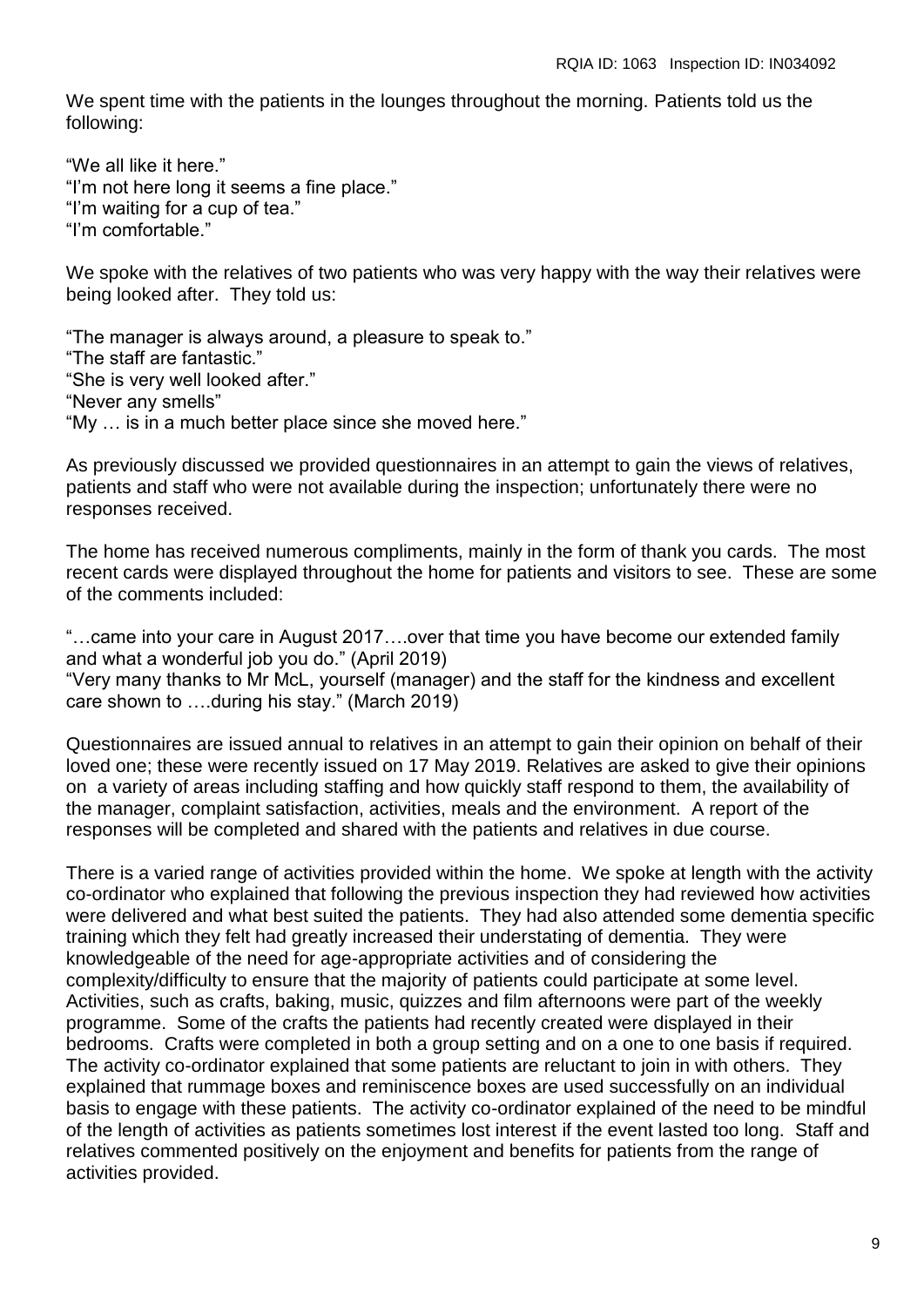#### **Areas of good practice**

There were examples of good practice found throughout the inspection in relation to patient choice and the daily routine and the positive impact of the activities provided.

#### **Areas for improvement**

During the previous care inspection the need to ensure that care plans for activities contain detail of patients' past likes, interests and life history was identified as an area for improvement. Improvements were noted in two of the five care plans for activities we reviewed. This area for improvement has been partially met and is stated for a second time.

No new areas for improvement were identified during the inspection in this domain.

|                                       | <b>Regulations</b> | <b>Standards</b> |
|---------------------------------------|--------------------|------------------|
| Total number of areas for improvement |                    |                  |

**6.6 Is the service well led?**

**Effective leadership, management and governance which creates a culture focused on the needs and experience of service users in order to deliver safe, effective and compassionate care.**

There are well established management arrangements in the home. The registered manager is the person in day to day operation of the home; the current manager has been registered with RQIA since 2016 and was knowledgeable of her responsibility with regard to regulation and notifying the appropriate authorities of events. They are supported in their role by a deputy manager, administrator and nursing staff who were present throughout the inspection and knowledgeable of the day to day running of the home and patient care. Relatives reported that the registered manager was very approachable and available to speak to. The registered manager is well supported by the Responsible Person, Mr McLaughlin, who is in the home daily.

We asked staff if they felt supported in their day to day work by the management of the home. Staff confirmed that they are provided with all of the necessary equipment they need, they never run out of supplies and that the registered manager is receptive to suggestions they make. They commented that there is always work ongoing to maintain the environment to a high standard.

The registered manager reviews the services delivered by completing a range of monthly audits. Areas audited included care records, restraint, patients' weights and the environment. Complaints and accidents are reviewed monthly to identify trends and any common themes. The registered manager explained that the action required to achieve any improvements are shared with the relevant staff and rechecked to ensure the action has been completed.

The responsible person is required to check the quality of the services provided in the home monthly and complete a report. The reports of these visits were available in the home and included the views of patients, relatives and staff, an overview of the records, for example accident reports, complaints records and a review of the environment.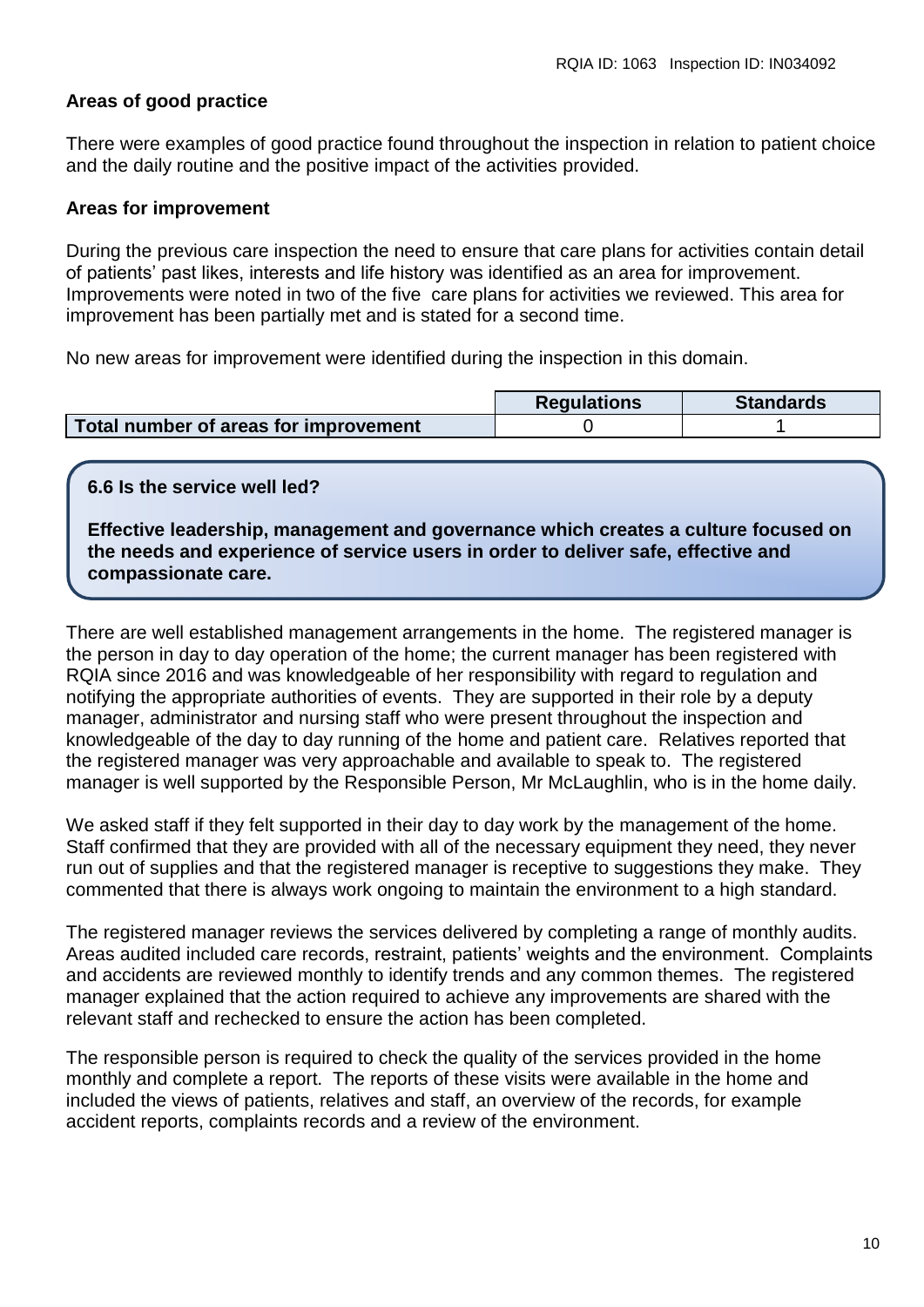A complaints procedure was displayed in the home and provided advice on how to make a complaint, the timescales involved and what to do if you were unhappy with the response provided by the home. Records were available of any complaints received. The records included the detail of the complaint, the outcome of any investigations, the action taken, if the complainant was satisfied with the outcome and how this was determined. Patients and relatives told us that they were confident that any concerns or issues brought to the attention of staff would be appropriately addressed.

Examples of compliments received have been provided in section 6.5 of this report.

#### **Areas of good practice**

There were examples of good practice found throughout the inspection in relation to the effectiveness of management and the systems to provide management with oversight of the services delivered.

#### **Areas for improvement**

Noareas for improvement were identified during the inspection in this domain.

|                                       | <b>Regulations</b> | <b>Standards</b> |
|---------------------------------------|--------------------|------------------|
| Total number of areas for improvement |                    |                  |

### **7.0 Quality improvement plan**

Areas for improvement identified during this inspection are detailed in the QIP. Details of theQIP were discussed with Jincy Mathews, registered manager, as part of the inspection process. The timescales commence from the date of inspection.

The registered provider/manager should note that if the action outlined in the QIP is not taken to comply with regulations and standardsthis may lead to further enforcement action including possible prosecution for offences. It is the responsibility of the registered provider to ensure that all areas for improvementidentified within the QIP are addressed within the specified timescales. Matters to be addressed as a result of this inspection are set in the context of the current registration of the nursing home. The registration is not transferable so that in the event of any future application to alter, extend or to sell the premises RQIA would apply standards current at the time of that application.

## **7.1 Areas for improvement**

Areas for improvement have been identified where action is required to ensure compliance with The Nursing Home Regulations (Northern Ireland) 2005 and The Care Standards for Nursing Homes (2015).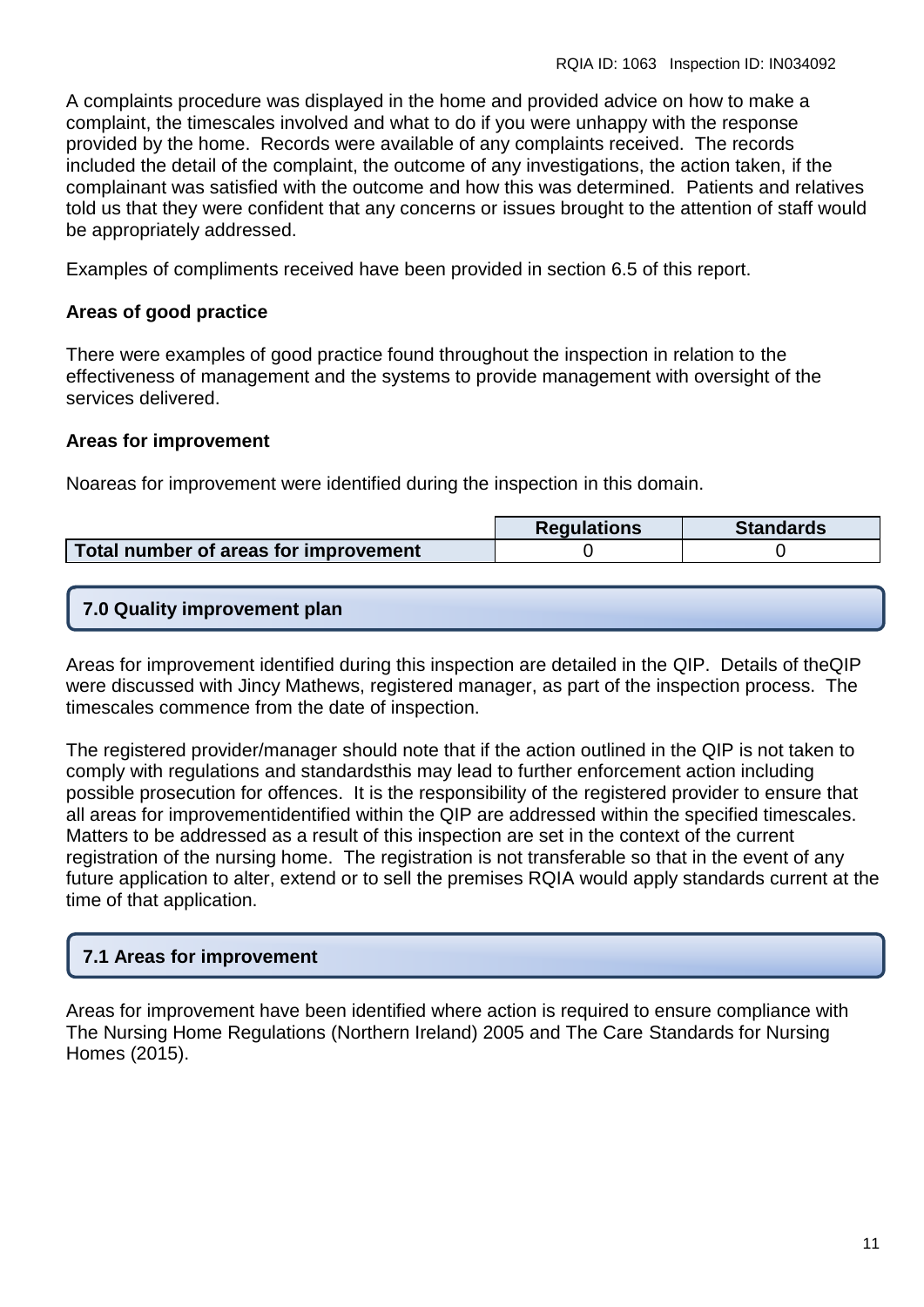#### **7.2 Actions to be taken by the service**

The QIP should be completed and detail the actions taken to address the areas for improvement identified. The registered providershould confirm that these actions have been completed and return the completed QIPvia Web Portalfor assessment by the inspector.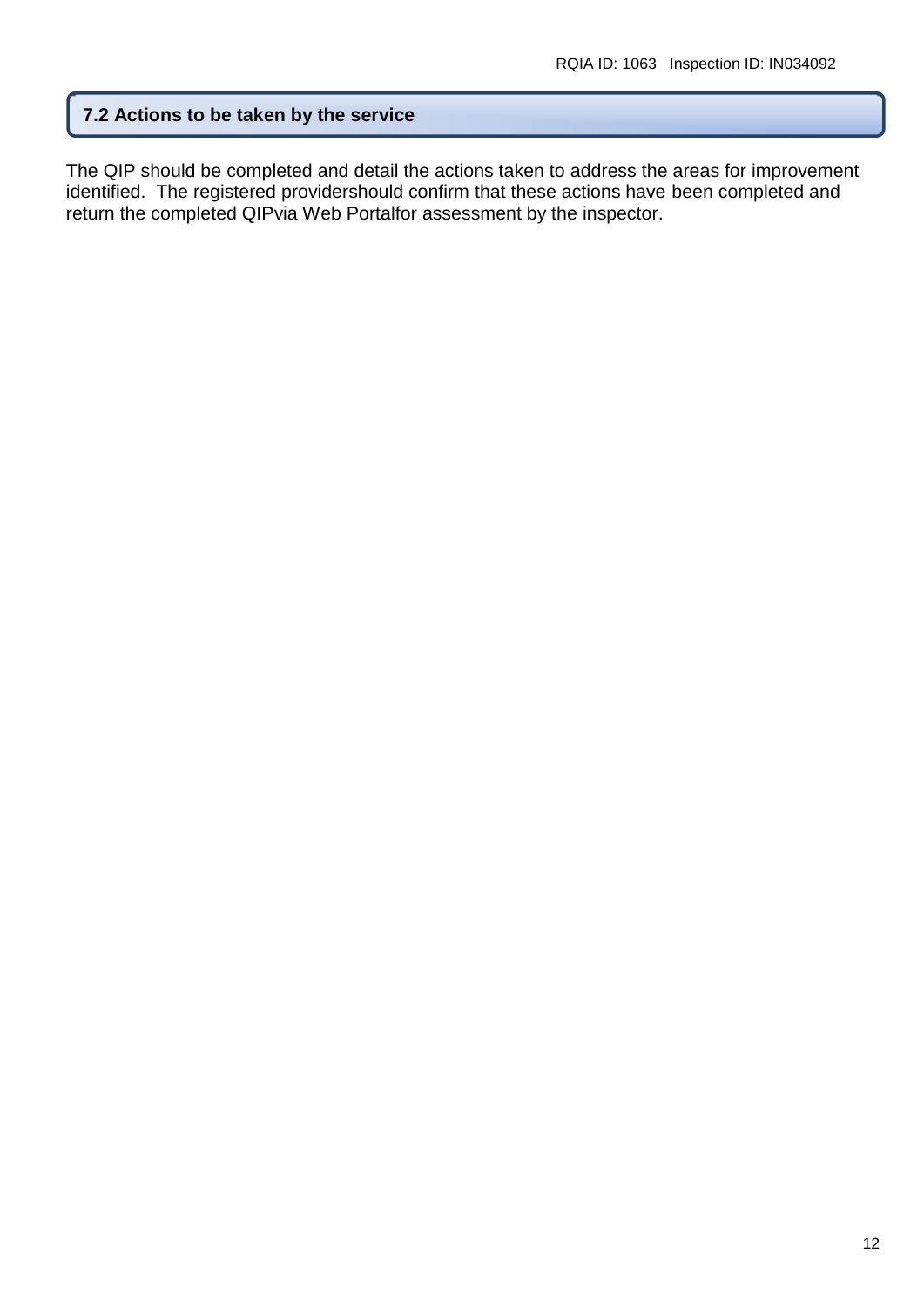# **Quality Improvement Plan**

| Action required to ensure compliance withthe Department of Health, Social Services and<br>Public Safety (DHSSPS) Care Standards for Nursing Homes, April 2015 |                                                                                                                                                                                                                                                                                                                                                                                                                                                                                |
|---------------------------------------------------------------------------------------------------------------------------------------------------------------|--------------------------------------------------------------------------------------------------------------------------------------------------------------------------------------------------------------------------------------------------------------------------------------------------------------------------------------------------------------------------------------------------------------------------------------------------------------------------------|
| Area for improvement 1<br><b>Ref: Standard 35</b>                                                                                                             | The registered person shall ensure that the systems in place to<br>monitor the registration status of nurses with the NMC are effective in<br>confirming registration at the time of renewal.                                                                                                                                                                                                                                                                                  |
| <b>Stated: First time</b>                                                                                                                                     | Ref: 6.3                                                                                                                                                                                                                                                                                                                                                                                                                                                                       |
| To be completed by:<br>31 May 2019                                                                                                                            | Response by registered persondetailing the actions taken:<br>All staff registration checks will now be undertaken on the third week<br>of each month to allow time for to follow-up and confirmations if<br>needed before month end.                                                                                                                                                                                                                                           |
| Area for improvement 2<br>Ref: Standard 21.1<br><b>Stated: First time</b>                                                                                     | The registered person shall ensure that staff update the relevant<br>MDT with regard to the dressing regime for the identified patient.<br>Ref: 6.4                                                                                                                                                                                                                                                                                                                            |
| To be completed by:<br>31 May 2019                                                                                                                            | Response by registered persondetailing the actions taken:<br>All Nursing Staff have been informed of updating the changes of the<br>treatment to the Prescriber as required according to the changes in<br>the condition of the residents.                                                                                                                                                                                                                                     |
| Area for improvement 3<br>Ref: Standard 4.8<br><b>Stated: First time</b>                                                                                      | The registered person shall ensure that where the outcome of a<br>bedrail assessment identifies the possibility that bedrails may pose a<br>hazard or recommends considering alternative measures a record of<br>what alternatives were considered and, if appropriate, the rationale to<br>proceed with using the bedrails is recorded.                                                                                                                                       |
| To be completed by:<br>Ongoing from the date of<br>the inspection                                                                                             | Ref: 6.4<br>Response by registered persondetailing the actions taken:<br>From June 2019 bedrail assessments have been updated with the<br>nursing actions regarding the rationale of using bedrails and the<br>alternative measures that have been considered.                                                                                                                                                                                                                 |
| Area for improvement 4<br>Ref: Standard 4                                                                                                                     | The registered persons shall ensure that care plans for activities<br>contain detail of patients' past likes, interests and life history.                                                                                                                                                                                                                                                                                                                                      |
| <b>Stated: Second time</b><br>To be completed by:<br>31 May 2019                                                                                              | Response by registered persondetailing the actions taken:<br>A life history is requested to each next of kin in the Home's<br>Admission Pack - only some are returned for inclusion in our Care<br>Plan's. In the meantime the Activities Co-ordinator will have a Care<br>Plan with the activities that the resident has shown some form of<br>interest in and it will be developed in detail in time, with their likes<br>and dislikes and how they react to the activities. |

*\*Please ensure this document is completed in full and returned via Web Portal\**